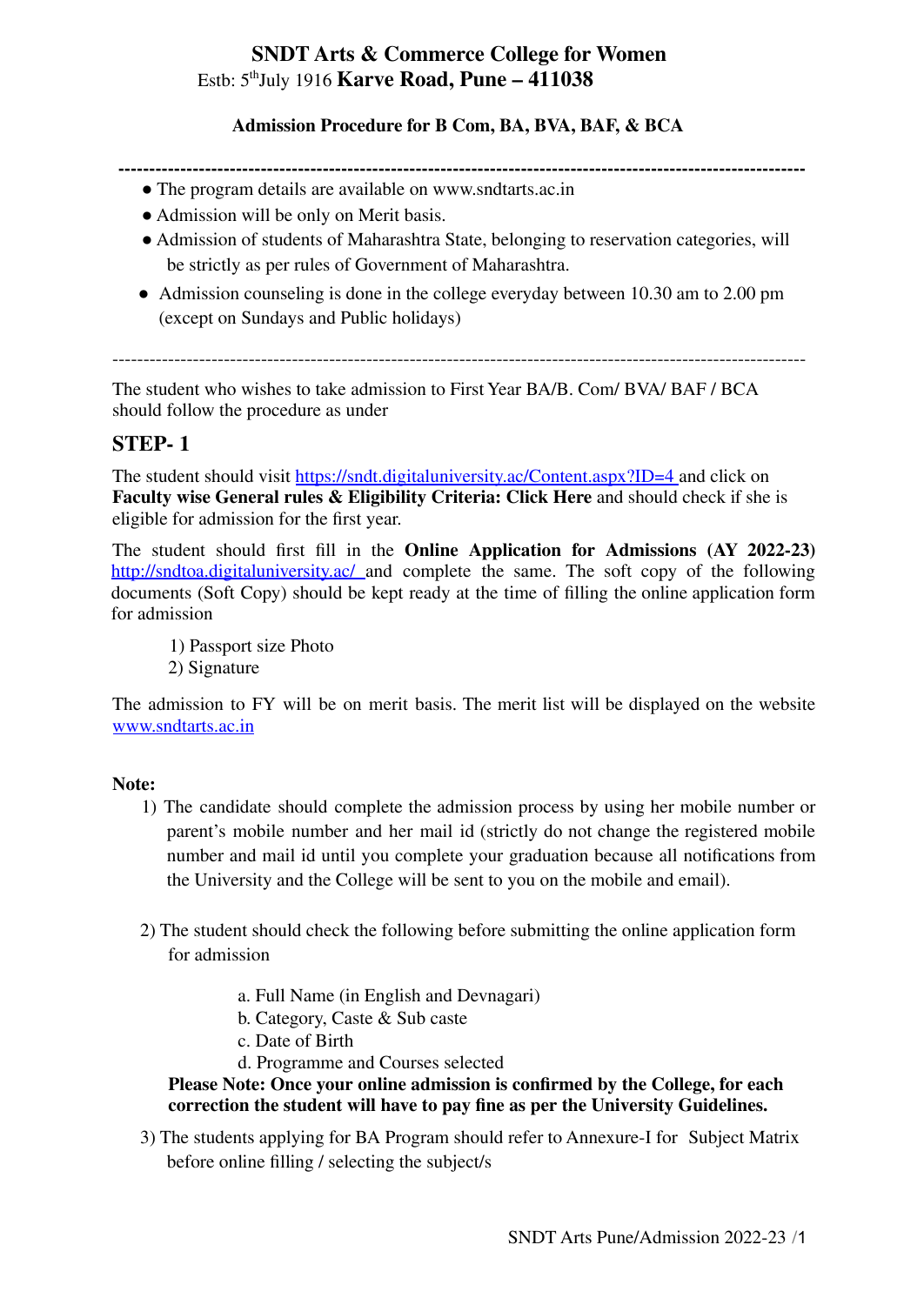# **STEP-2**

The student shall visit the College to verify the original documents and submit the xerox copies of the **following documents** within the stipulated time limit mentioned in the merit list.

- 1. Soft copy of Online application form
- 2. SSC Mark list
- 3. HSC Mark list
- 4. Leaving Certificate
- 5. Aadhar Card
- 6. Caste Certificate (if applicable)
- 7. Caste Validity Certificate (if available)
- 8. Non-Creamy layer Certificate (if applicable)
- 9. Disability certificate (If applicable)
- 10. Election card / voter id card (if applicable)
- 11. GAP / education gap affidavit (if applicable)
- 12. Marriage certificate (if applicable)

#### **Note:**

The student who passed their HSC from other than the boards mentioned in the eligibility criteria http://115.124.120.88/downloads/list-of-boards-recognised-by-academic-council.pdf and from the list of recognized boards in India, The student should fill in the provisional eligibility form After the receipt of the form, the student will be sent a **token on her e-mail,** and then she should pay online fees of Rs. 100/- by using debit card / credit card / net banking. The original form to be sent along the receipt of Rs. 100/- and a demand draft of Rs. 250/- drawn in favour of The Registrar SNDT Women's University by Speed Post To, The Registrar, SNDT Women's University, 1, Nathibai Thackersey Road, New Marine Lines, Churchgate, Mumbai – 400020.

#### **STEP-3**

The College will verify the **documents** and will send the **e token** for payment of fees on your registered email id and mobile number. The fee is to be paid **on or before the expiry of the e token.** The fees can be paid by using debit card / credit card / net banking.

#### **STEP-4**

The student should fill in the Anti-ragging form available on https://antiragging.in/Site/Affidavits registration form.aspx and send the soft copy of the acknowledgement of the anti-ragging undertaking to be submitted to college alongwith admission form.

#### **General Notes: -**

1) If at the time of verification of documents it is found that the student is not eligible or she does not possess the original document or the document is fake then the student admission will be cancelled and she shall not get any refund and she will be liable for punishment.

**If the fees are not paid on or before the due date your online admission will get automatically cancelled and the College will not be responsible for the cancellation of admission.**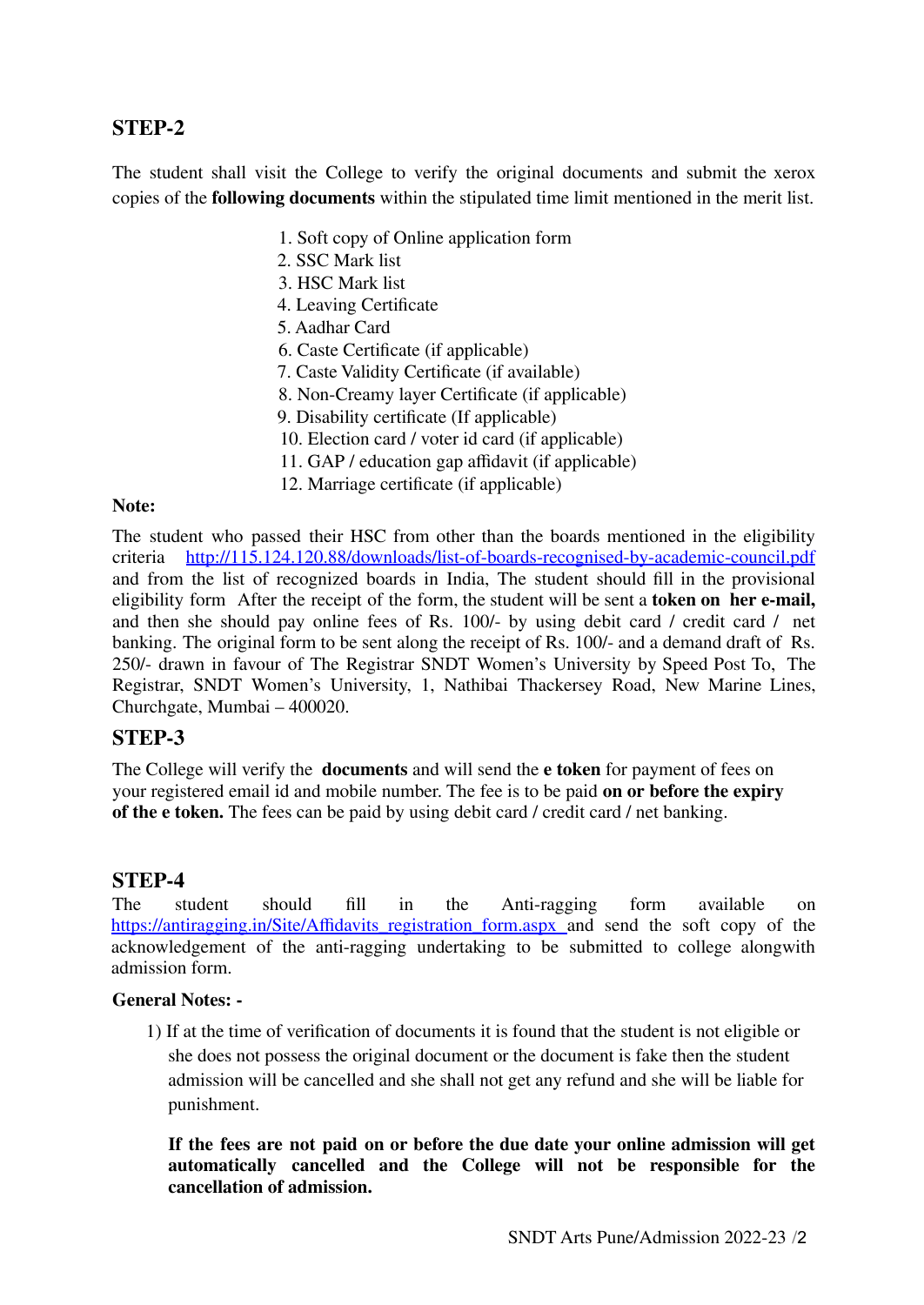- **2) The admission cancellation and refund will be as per the prevailing rules of SNDT Women's University, Mumbai – 20 and the fees will be refunded by cheque after the commencement of College.**
- 3) The **Open and Reserve Category** students who wish to avail EBC / free ship / Scholarship should fill the online form available on https://mahadbtmahait.gov.in/login/login and keep ready the form along with the documents. The notice of date of submission of EBC / free ship / Scholarship form will be displayed on the College notice board. If the student fails to submit the form on or before the last date, she has to pay full fees.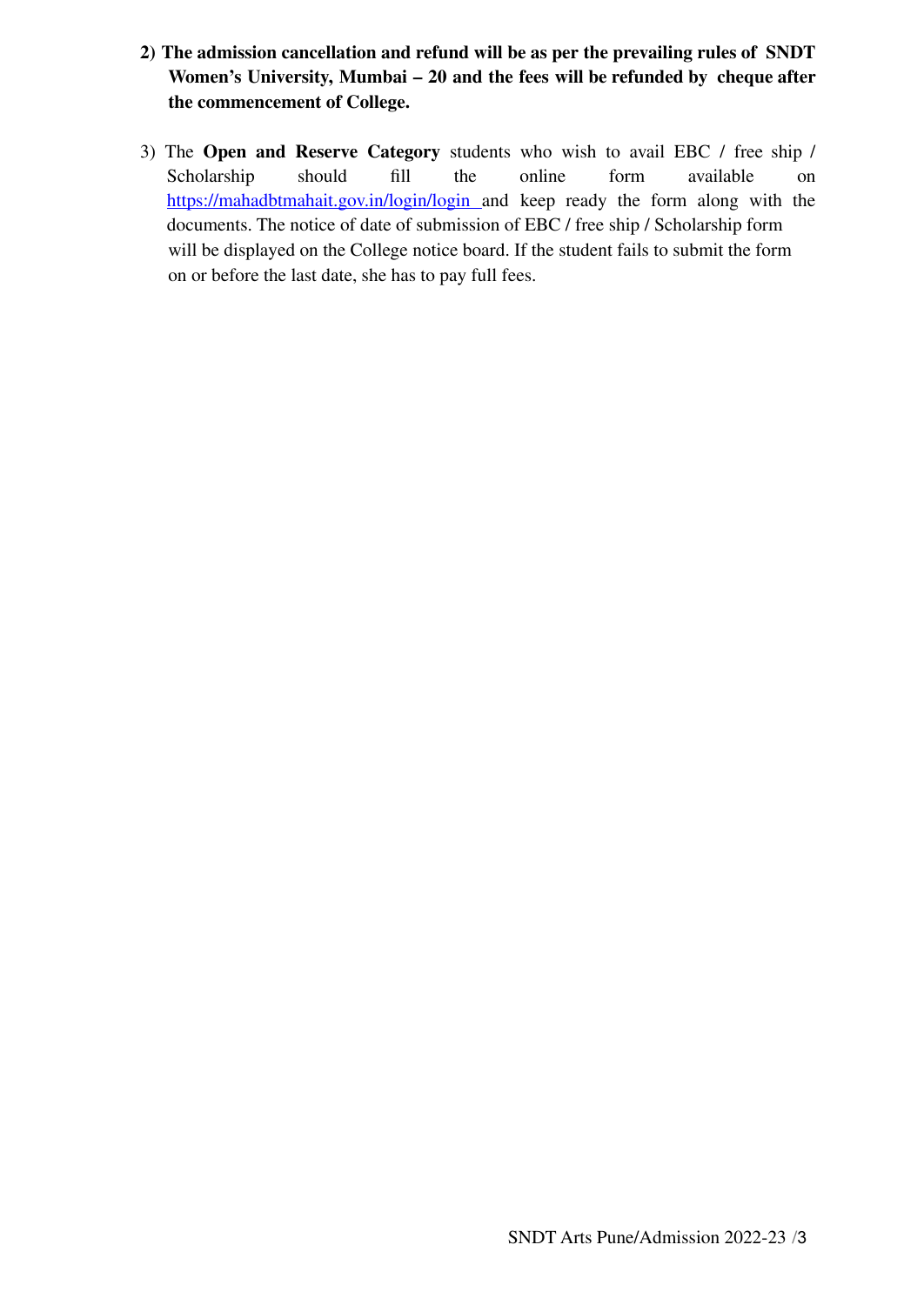# **Annexure-I**

## **Subject Selection**

# **Step (i) Selection of Compulsory Component (CC)**

## **English Medium – Marathi Medium**

## **Compulsory Component (CC) – 1 paper**

| <b>Medium</b>                                   | <b>Subject Selection</b>   |
|-------------------------------------------------|----------------------------|
| First Year BA English Medium                    | Higher Level English (H.L) |
| First Year BA Marathi Medium                    | Lower Level English (L.L)  |
| First Year Commerce (Regular) English<br>Medium | Higher Level English (H.L) |
| First Year Commerce (Regular) Marathi<br>Medium | Lower Level English (L.L)  |

# **Step (ii) Selection of Foundation Component (FC)**

# **Applicable for BA**

**Note: As all courses are compulsory in Sem I and II for candidates seeking admission to B. Com., BAF, BVA, and BCA faculties. This Step (ii) is applicable to BA Faculty only.**

#### **Foundation Component (FC)** – **2 papers**

**Semester-I** F.C.I- History as Heritage F.C.II- Status of Women in Changing India **Semester-II** F.C.III- Personality Development F.C.IV- Environmental Studies

# **Step (ii) : (Applicable for B Com Regular)**

Select papers as under

| Name                                    | Code   |  |
|-----------------------------------------|--------|--|
| For Sem I                               |        |  |
| For English Medium C C English (HL)     | 110101 |  |
| For Marathi Medium C.C. English (L.L.)  | 120101 |  |
| <b>Business Economics I</b>             | 145105 |  |
| <b>Principles of Management</b>         | 145106 |  |
| <b>Financial Accounting I</b>           | 145107 |  |
|                                         |        |  |
| <b>Business Mathematics</b>             | 145108 |  |
| <b>Business Environment</b>             | 145109 |  |
| For Sem II                              |        |  |
| For English Medium C C English (HL)     | 210201 |  |
| For Marathi Medium C.C. English (L.L.)  | 220201 |  |
| <b>Business Economics II</b>            | 245205 |  |
| Human Resource Management               | 245206 |  |
| <b>Advanced Financial Accounting II</b> | 245207 |  |
| <b>Business Statistics</b>              | 245208 |  |
| <b>Environmental Studies</b>            | 245209 |  |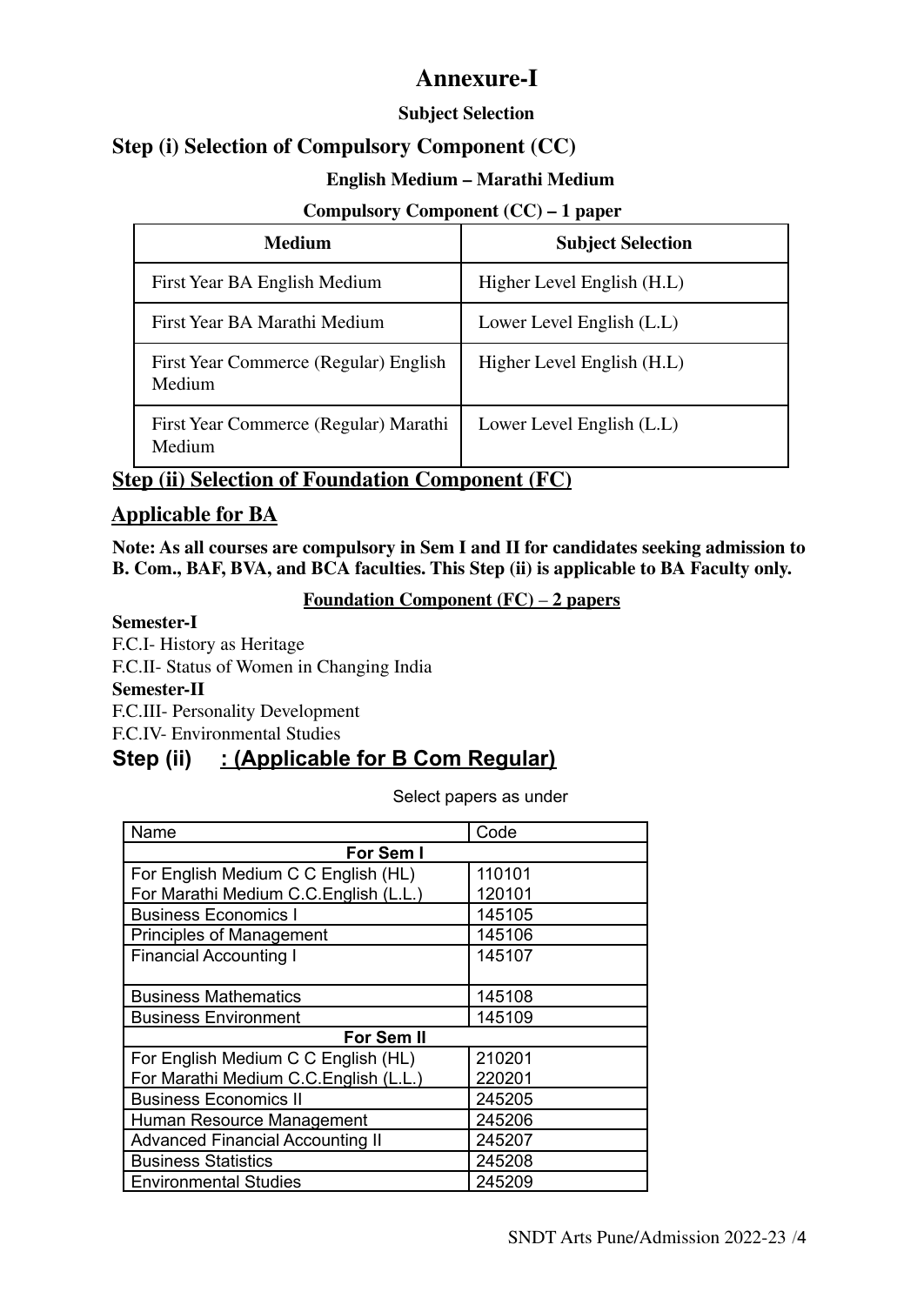# **Step (iii) Selection of Disciplinary Component (DC) and Ancillary component (AC) Applicable for BA**

**Note: As all courses are compulsory in Sem I and II for candidates seeking admission to B. Com., BAF, and BCA faculties. This Step (ii) is applicable to BA and BVA Faculties only.**

**Specialization Component (DC) 2 papers & Ancillary Component (AC) 1 paper (AC) Specialization Component (DC) 2 papers & Ancillary Component (AC) 1 paper (AC)**

| Sr. No         | Specialization (DC) (2)<br>Papers)                          | <b>Ancillary Component (AC) (1 Paper)</b>                              |
|----------------|-------------------------------------------------------------|------------------------------------------------------------------------|
|                | BA with Marathi or Hindi or<br>English                      | Economics or Geography or Psychology                                   |
| $\overline{2}$ | BA with Economics or<br>Geography or Psychology or<br>Music | Marathi <b>or</b> Hindi <b>or</b> English                              |
| 3              | <b>BVA</b>                                                  | Marathi <b>or</b> Hindi <b>or</b> English (Only 1)<br>Paper in Sem. I) |

**Note:** The **syllabus** is available on www.sndtarts.ac.in/courses/programs offered

Contact Details: Office 020-25431153 Email: sndtartspune@gmail.com

After completing the admission process of the College, those students who wish to avail **hostel facility** should contact the hostel superintendent on 020-25432297 or 020-25433146

> Dr. Madhavi Kulkarni Principal (Addl. Charge)